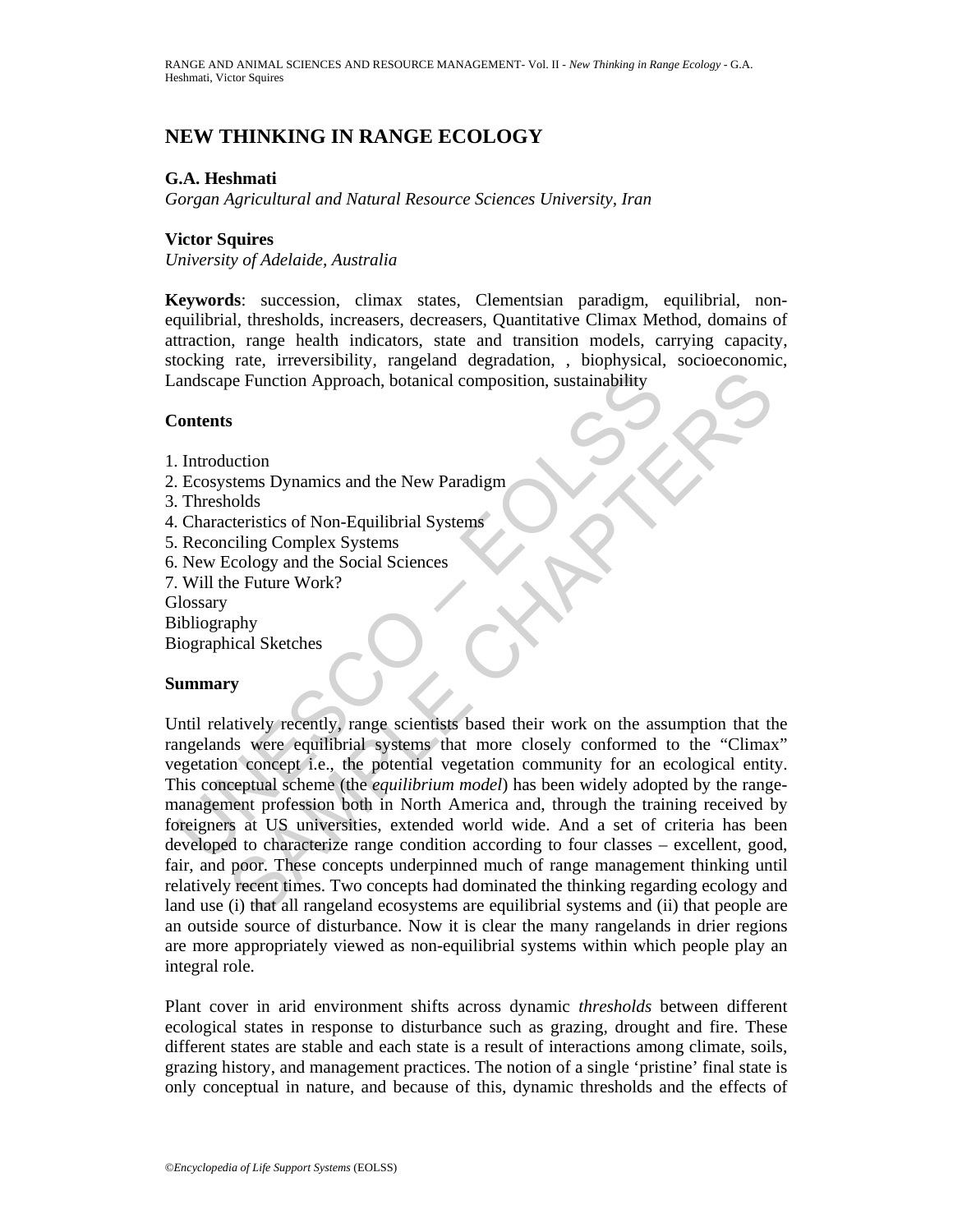various processes on ecosystem structure and function must be incorporated in decisionmaking.

Natural ecosystems shift between different ecological states through ecological transition zones in response to natural or human-induced factors rather than follow a prescribed successional path. This is the *non-equilibrium model*. Range management under this model centers on carrying capacity, stocking rates and range condition assessment. In contrast, non-equilibrium rangeland systems are thought to be driven primarily by stochastic abiotic factors, notably variable rainfall, which results in highly variable and unpredictable primary production. Livestock populations are thought to have negligible feedback on the vegetation as their numbers rarely reach equilibrium with their fluctuating resource base. Multiple stable states exist as a result of interactions among climate, soils, grazing history, and management practices.

Dynamic thresholds and the effects of nonlinear processes (including chaos theory) on ecosystem structure and function are rarely considered sufficiently and to date their incorporation in decision-making is inadequate

teractions among climate, soils, grazing history, and management practions among climate, soils, grazing history, and management praction system structure and function are rarely considered sufficiently accorporation in de ons among climate, soils, grazing history, and management practices.<br>
thresholds and the effects of nonlinear processes (including chaos theory) on<br>
in structure and function are rarely considered sufficiently and to date New thinking is emerging in the area of rangeland/ people relations and the approach to changing rangeland management to maintain environmental services that rangelands can provide. The new science approaches in rangelands veer inevitably towards maintaining resource functions, diminishing the effects of marginalization, the development of adequate lifestyle and livelihood, infrastructure and redressing the inequities of poverty, education and future opportunity. The science itself must be driven by the challenge of integrating biophysical, social and economic factors and by specific issues such as future energy options, climate and atmospheric change and carbon opportunities.

Communities and individuals are increasingly developing their own visions in response to local and regional issues. Issues are usually complex, generally operate over multiple scales and are continuously changing. The challenge for the future will be to more comprehensively discuss the social and economic systems *as well as* the biophysical system in the context of the many and varied visions that rangeland people have for their futures.

## **1. Introduction**

As an applied science, range management was developed in the western USA to address the needs of large scale commercial producers who had recently occupied perennial grasslands. The evolution of rangeland management as a separate discipline was predicated on circumstances (economic, ecological and social) so different from those that apply in most of the world's range/livestock systems (See Range and Animal Sciences and Resources Management and People In Rangelands: Their Role And Influence On Rangeland Utilization And Sustainable Development, and Range Livestock Production Systems In The Near East). This has led to a re-think about what are the important principles that operate in non-commercial range/livestock systems and shifted attention to defining new management goals and to re-examining the relevant ecological principles and processes that underpin rangeland/livestock relations.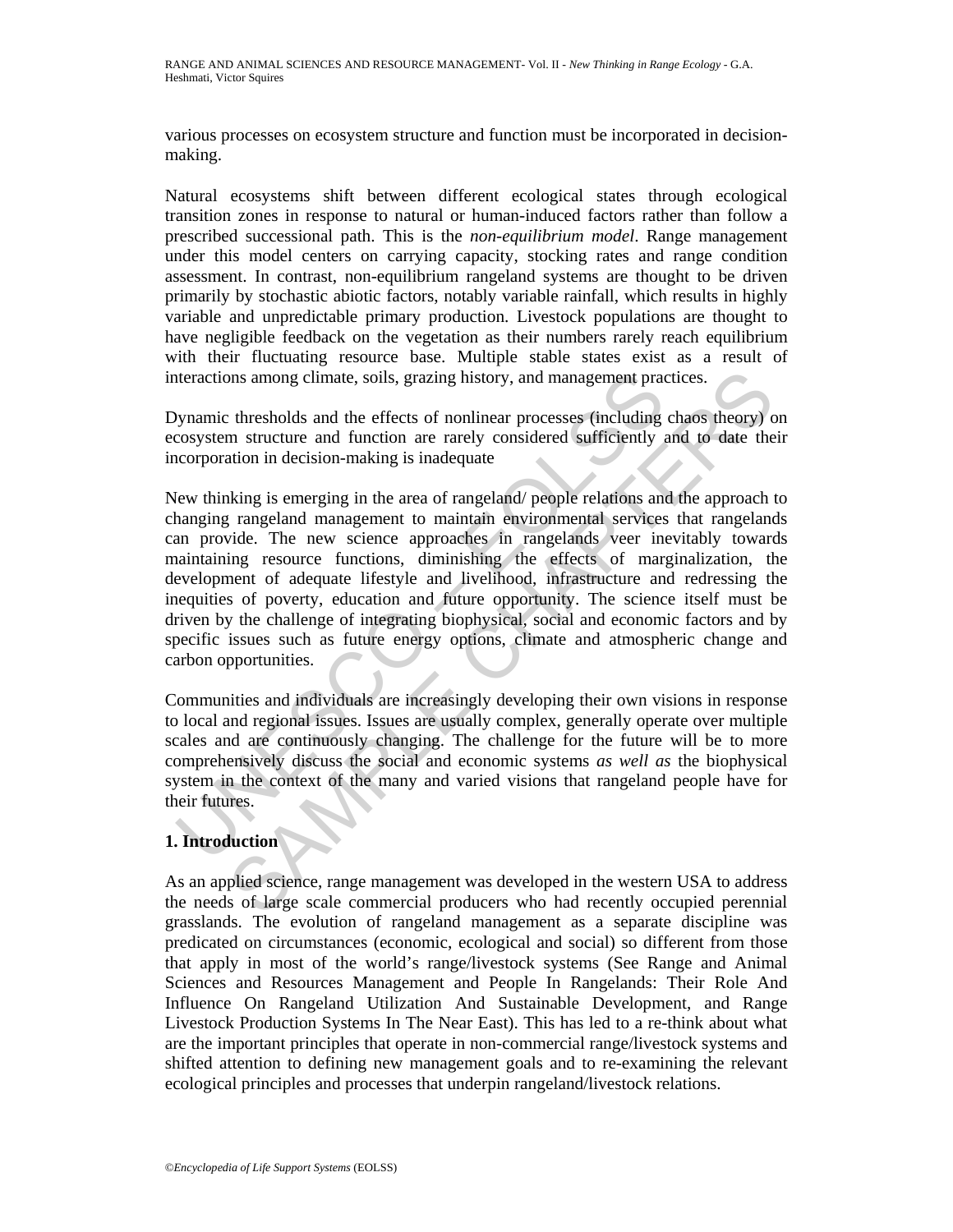The consideration of range management in a plant-ecological context began with the studies of F. E. Clements that were published in 1928). He emphasized vegetational changes, termed *succession*, that take place over time on bare areas when freed from disturbance. Vegetation changes from a predominance of annual, aggressive, largely herbaceous species, through stages of perennial forms, to self-sustaining, largely perennial plant communities termed *climax states.* Disturbance, including grazing, can push vegetation back down the scale, the degree of change depending on the intensity of disturbance. When disturbance is removed, the vegetation moves back up the scale.

nd that palatability declined progressively down the successional. Hen cattle were placed in a previously ungrazed, climax vegetation, ee climax species. These were the first to decrease, and were term then be were term fi palatability declined progressively down the successional. He theorized thre<br>
ack wave placed in a previously ungrazed, climax vegetation, they first graze<br>
ax species. These were the first to decrease, and were termed "de E. J. Dyksterhuis working in the grasslands of North Texas during the 1940s, adapted the Clementsian paradigm into a formal, range-management conceptual model. His model was based on the premise that climax species were most palatable to livestock, and that palatability declined progressively down the successional. He theorized that when cattle were placed in a previously ungrazed, climax vegetation, they first grazed the climax species. These were the first to decrease, and were termed "decreasers." They were replaced by somewhat less-palatable "increaser" species (many of which are already part of the climax plant association). If grazing pressure were intense and/or continuous, the animals would turn to the increaser species, reducing their abundance, and opening the plant community to low-palatability, early-successional forms termed "invaders." How far down the scale the system is moved is considered to be a function of the intensity and duration of grazing. And the assumption is generally present for grasslands that easing or release from grazing allows the system to move back toward, or to, the climax (decreaser) stage.

The basic ecological process mediating the interaction between grazing and the vegetation composition is considered to be competition among the plant species. The climax or decreaser stage is assumed to be composed of the most competitive species which exclude the increaser and invader forms. Grazing the climax forms reduces their competitive advantage and allows intrusion of the lower-successional species. Removal of grazing restores the competitive prowess of the decreasers which then resume their dominance in the community.

Until relatively recently, North American, range scientists based their work on the "Climax" vegetation concept (i.e. the potential vegetation community for an ecological entity) relating to "vegetation series" after Clements' research and named the "*Quantitative Climax Method*" (QMC). The QMC makes little use of the soil, hence climate-vegetation relationships. It is assumed that "the climax vegetation is the most stable and productive and provides the best soil protection of the vegetation growing on the site". Unfortunately, referring to "climax" plant communities, progressive and regressive vegetation series and successions are based upon empirical-subjective opinions and does not vary with the end use of the rangeland.

This conceptual scheme (the *equilibrium model*) has been widely adopted by the rangemanagement profession both in North America and, through the training received by foreigners at US universities, extended world wide. And a set of criteria has been developed to characterize range condition according to four classes – excellent, good, fair, poor – depending on the proportions of plant species in each of Dyksterhuis' three categories. These concepts underpinned much of range management thinking until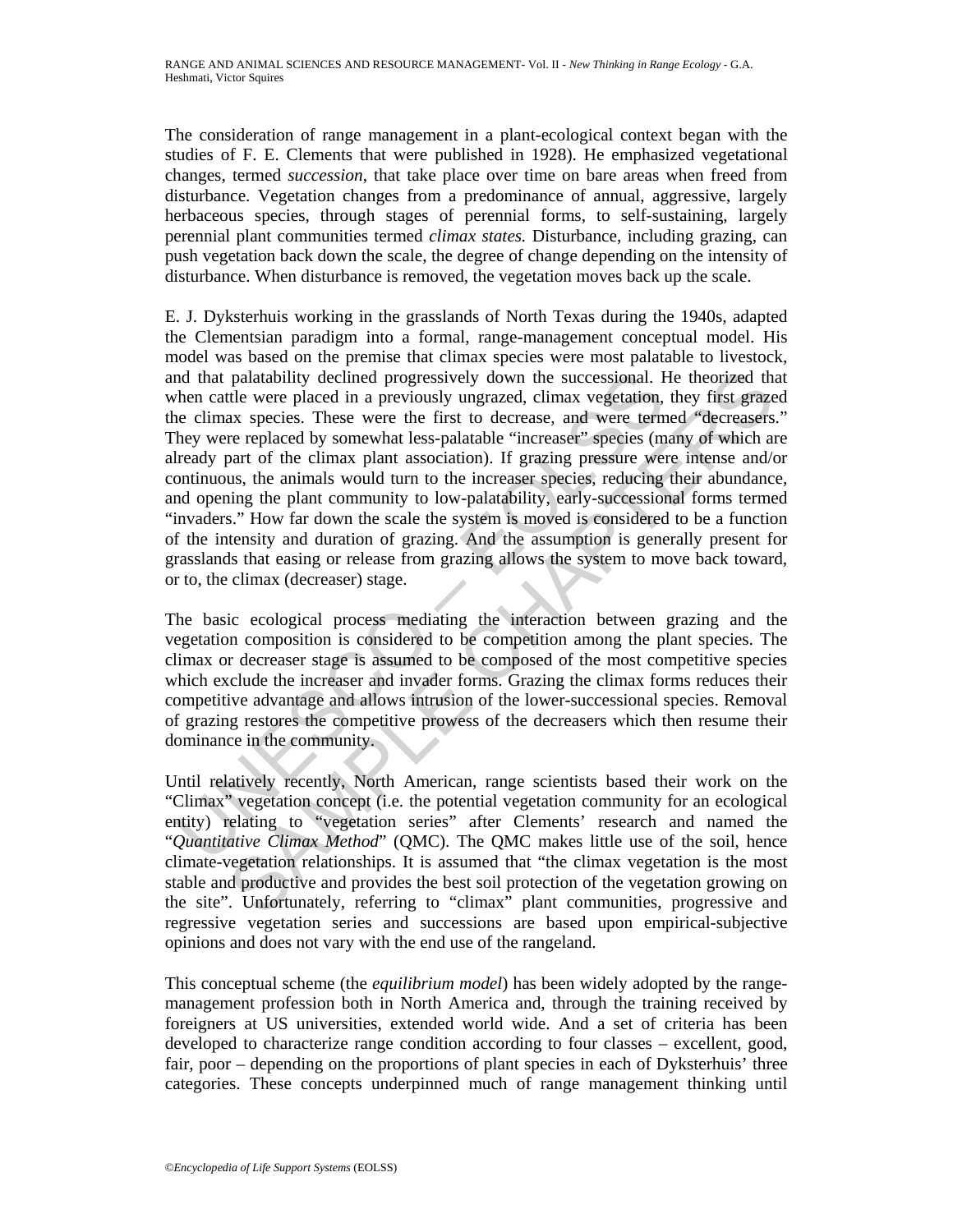#### relatively recent times.

The equilibrium model stresses the importance of biotic feedbacks such as densitydependent regulation of livestock populations and the feedback of livestock density on vegetation composition, cover and productivity. Range management under this model centers on carrying capacity, stocking rates and range condition assessment (see below).

The standard approach to range assessment based on shifts in botanical composition has little relevance to most non-commercial pastoral systems in Asia and Africa. For a start there is often no credible botanical 'before' on which to base a botanically-based assessment. Furthermore, it is deceptive to use the "QMC" in most arid and semi-arid regions of the world as "climax" vegetation has long since disappeared. In spite of the criticisms and shortcomings of the "climax" concept, rangeland researchers recognized that chronological successions of plant associations and range conditions changes occur over the seasons and the years. The "Climax" approach was soon modified to the successional pathways, stable states, and discontinuous transitions. New thinking gave way to new paradigms.

## **2. Ecosystems Dynamics and the New Paradigm**

riticisms and shortcomings of the "climax" concept, rangeland resear<br>at chronological successions of plant associations and range conditio<br>at chronological successions of plant associations and range conditio<br>accessional p s and shortcomings of the "climax" concept, rangeland researchers recognize<br>nological successions of plant associations and range conditions changes occusions<br>accessions of plant associations and range conditions changes o Natural ecosystems shift between different ecological states through ecological transition zones in response to natural or human-induced factors rather than follow a prescribed successional path. This is the *non-equilibrium model*. Range management under this model centers on carrying capacity, stocking rates and range condition assessment. In contrast, non-equilibrium rangeland systems are thought to be driven primarily by stochastic abiotic factors, notably variable rainfall, which result in highly variable and unpredictable primary production. Livestock populations are thought to have negligible feedback on the vegetation as their numbers rarely reach equilibrium with their fluctuating resource base. Multiple stable states exist as a result of interactions among climate, soils, grazing history, and management practices. Plant cover in arid environment shifts across dynamic *thresholds* between different ecological states in response to disturbance such as grazing, drought and fire. These different states are stable and each state is a result of interactions among climate, soils, grazing history, and management practices. The notion of a single 'pristine' final state is only conceptual in nature, and because of this, dynamic thresholds and the effects of various processes on ecosystem structure and function must be incorporated in decision-making.

Rangeland managers need a workable framework that will underpin their decision making. The effects of nonlinear processes on ecosystem structure and function and the nature of dynamic thresholds are rarely considered sufficiently and to date their incorporation in decision-making is inadequate. This is particularly so in China, Central Asia and parts of Africa where the newer thinking in ecology has not yet been widely promulgated and where assumptions based on equilibrial theories prevail. However, French phyto-sociologists did much pioneering work in North Africa *(*See Environmental Soil Management)

The *state and transition approach* (STM) of Mark Westoby and his colleagues may offer an appropriate framework and can be used to highlight 'management windows'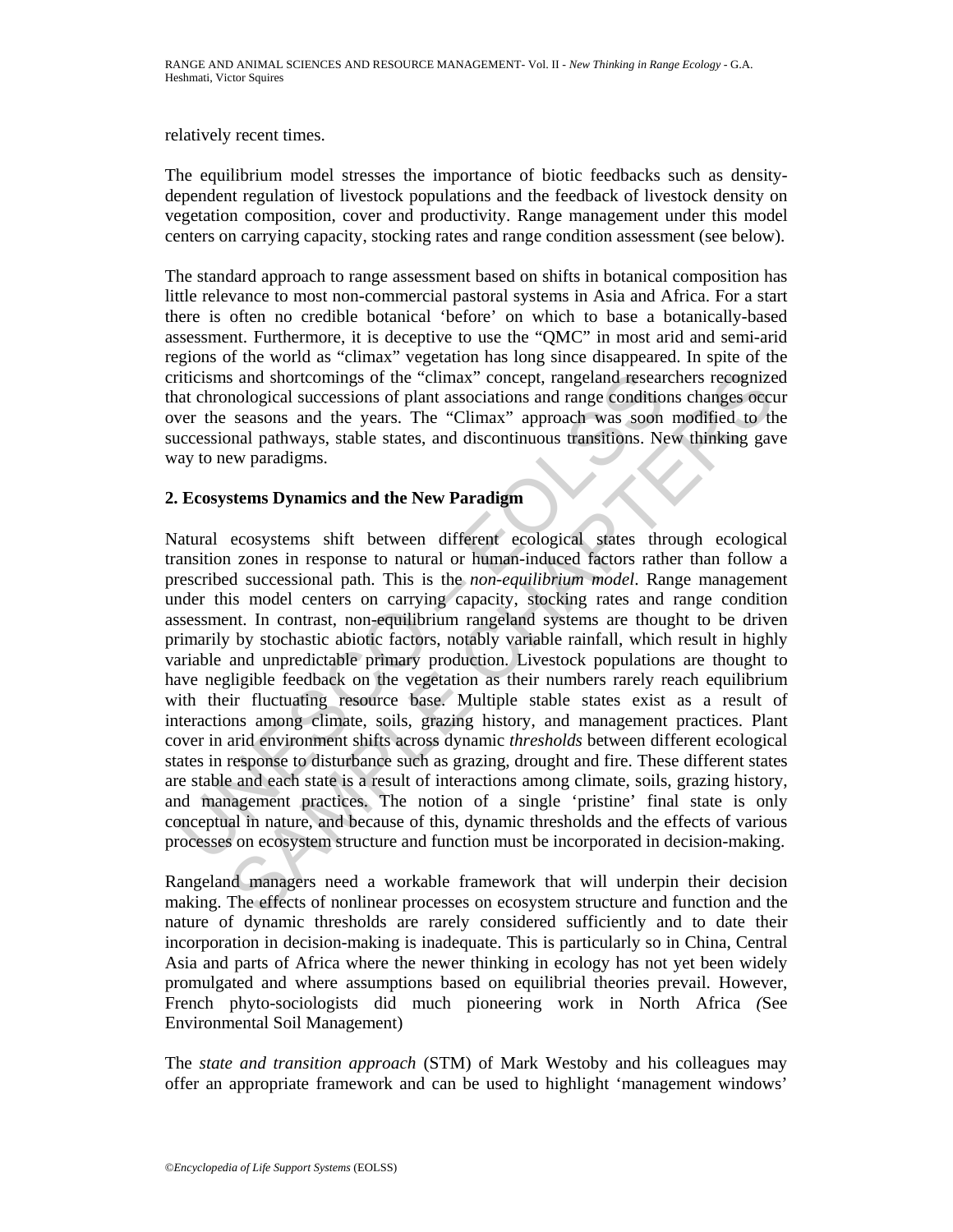where opportunities can be seized and hazards avoided. Natural resource managers should have a working knowledge of key ecological processes in each *state*, but they need indicators for critical decision-making points to serve as the basis for developing and interpreting natural ecosystems.

Interpretation of assessment and monitoring data requires information about reference conditions and ecological resilience. Reference conditions used as benchmarks can be specified via potential-based land classifications (e.g., ecological sites) that describe the plant communities potentially observed in an area based on soil and climate. State-andtransition models (STMs) coupled to ecological sites can specify indicators of ecological resilience and thresholds.

i a system shifts across a dynamic threshold from a stable, producterined as "healthy") state to a less healthy state, if would be valuable<br>diciators to (i) give an early warning of such change, and to (ii) facilial<br>diciat em shifts across a dynamic threshold from a stable, productive, undisturbe as "nealthy") state to a less healthy stat, if would be valuable to have a set of the stable, productive is to (i) give an early warning of such ch If a system shifts across a dynamic threshold from a stable, productive, undisturbed (defined as "healthy") state to a less healthy state, if would be valuable to have a set of indicators to (i) give an early warning of such change, and to (ii) facilitate the recovery of the system. The U.S. National Research Council and others pointed out the need for an early warning phase between "healthy" and "at risk" states and the need to identify thresholds between "at risk" and "unhealthy" states. Such ecological indicators must be workable and measurable. The following criteria have been proposed: easily measured, sensitive to stresses on the system, respond to stress in a predictable manner, be anticipatory, predict changes that can be averted by management actions, be integrative, have a known response to disturbances, anthropogenic stresses, and changes over time, and have low variability in response. However, caution must be exercised with indicators that are highly sensitive to change because they may also be highly sensitive to natural variability and may not be useful.

Understanding the role of plants as indicators has important implications for sustainable rangeland management, and for the rehabilitation of areas that are already degraded. The threshold concept describes unidirectional changes in ecosystem structure and ecosystem functional processes. The state-and-transition model implies that plant community composition makes dramatic changes only during times of unusual environmental influences. Furthermore, the species composition of differing plant communities in particular states, on a particular ecological site, fluctuate within defined limits, which can also be expressed as several *domains of attraction* or threshold or ecological transition zones depending on the degree of responses to disturbance. When these thresholds are crossed, recovery to the original ecosystem states is difficult.

# TO ACCESS ALL THE **17 PAGES** OF THIS CHAPTER, Visit[: http://www.eolss.net/Eolss-sampleAllChapter.aspx](https://www.eolss.net/ebooklib/sc_cart.aspx?File=E5-35-28)

### **Bibliography**

- - -

Abel, T. and Stepp, J.R. (2003). A new ecosystems ecology for anthropology. *Ecology and Society* 7(3):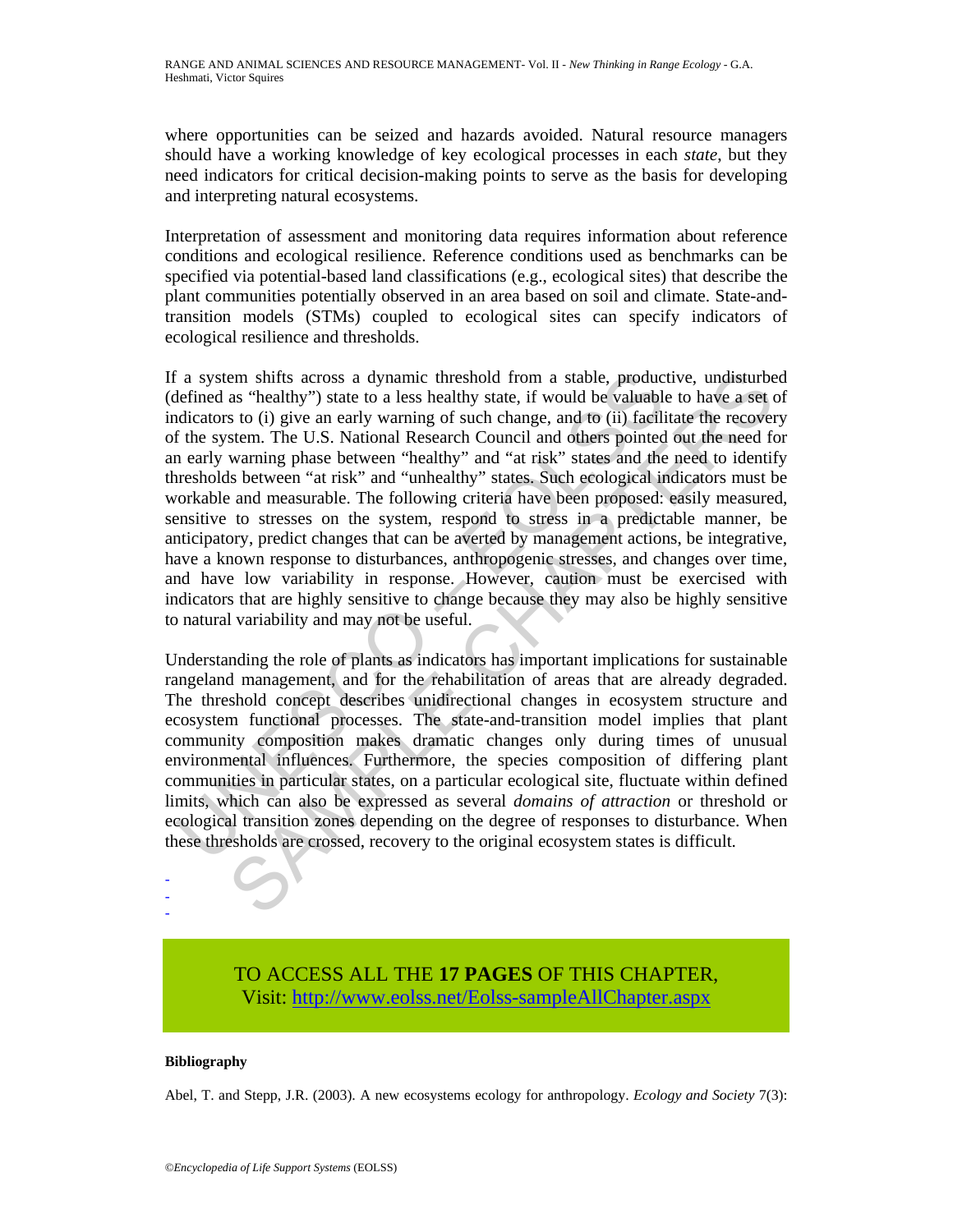12-20 [Goes beyond the pre-occupation with equilibrial vs non-equilibrial systems and attempts to apply a broader set of ideas to the management of rangeland ecosystems, including the people who live there. It explores the linkages between ecology and anthropology]

Andreasen, J.K., R.V. O'Neill, R. Noss, R. and N.C. Slosser. (2001). Considerations for the development of a terrestrial index of ecological integrity. *Ecological Indicators,* **1:** 21-35.[A good discussion of the factors that are relevant to the selection of criteria]

Behnke, R. H. Jr., Scoones, I. and Kerven, C. (eds). (1993). Range Ecology at Disequilibrium: New Models of Natural Variability and Pastoral Adaptation in African Savannas. Overseas Development Institute, London [An important landmark book that had a profound influence on the thinking of ecologists and stimulated a series of research projects and much thinking]

Dale, V.H, and S.C. Beyeler. (2001). Challenges in the development and use of ecological indicators. *Ecological Indicators*, **1:** 3-10.[A discussion of the key factors involved in the development of indicators]

Eiswerth, M.E. and J.C. Haney. (2001). Maximizing conserved biodiversity: why ecosystem indicators and thresholds matter. *Ecological Economics,* **38:** 259-274. [A reasoned discussion of the role and criteria for ecological indicators and thresholds]

El-Beltagy, A, Saxena, M. and Wang, T. (2007). *Human and Nature –Working together for sustainable development of drylands.* Proceedings of the Eighth Conference on Development of Drylands, 25-28 February 2006, Beijing, China, ICARDA, Alleppo, Syria 861 p. [This large volume contains the text of presentations made in three plenary and 30 concurrent sessions. There are several Themes, one of which was on Range Management.]

swertn, M.E. and J.C. rianey. (2001). Maximizing conservere broadversity: way<br>dd diresholds matter. *Ecological Economics*, 38: 259-274. [A reasoned diseassion of<br>recological indicators and thresholds]<br>
1-Beltagy, A, Saxen M.E. and J.C. Hansey. (2001). Maximizing conserved biodiversity: why ecosystem indicator<br>Mols matter. *Ecological Economics*, 38: 259-274. [A reasoned discussion of the role and critical<br>ricel and articles. The Maxima, T. Eldridge, D. and Freudenberger, D. (eds) (1999). *People in Rangelands, Building the Future*. Proceedings of the VI International Rangelands Congress, Townsville, Australia, 2 vols. [This 2 volume set captures the papers presented by over 1000 participants from 78 countries at a Congress that specifically focused on the people who live and work in the rangelands. Some of the papers deal with traditional topics about the use of rangelands for raising livestock. Most emphasized some aspect of the ways in which human communities, societies and institutions influence, or are influenced by, the biophysical properties of rangelands. Keynote papers dealt with people and the drivers of change in rangelands, indigenous people in rangelands and the perspectives and perception of rangeland users].

Ellis, J.E. and Swift, D.M.(1988). Stability of African pastoral ecosystems: alternate paradigms and implications for development. *Journal of Range Management* 41: 450-459 [A seminal paper that opened up the topic of how dryland ecosystems operate. An important landmark]

Friedel, M.H. (1991). Range condition assessment and the concept of threshold: A viewpoint. *J. Range Manage.* **44:** 422-426.[A viewpoint from Australia about the rationale for thresholds and how they operate]

Illius*,* A.W. *&* O*'*Connor, *T.G.* (1999). On the relevance of nonequilibrium concepts to semi-arid grazing systems. *Ecological Applications* 9, 798-813 [The authors examine the utility and appropriateness of nonequilibrium concepts for understanding ecosystem processes in African rangeland, attempt to distinguish disequilibrium from nonequilibrium, and argue that such concepts do not justify the view that herbivory has little impact in climatically variable systems. They present evidence for an alternative view of African rangeland function].

Reynolds, JF and Stafford Smith, *DM* (eds), Global Desertification: *Do Humans Cause Deserts*? pp *1*-21 Berlin: Dahlem Workshop Report 88, Dahlem University. [An analysis of desertification issues and the role of anthropogenic vs natural causes with special reference to rangelands

Scoones, Ian (1999). New ecology and the social sciences: What Prospects for a Fruitful Engagement? *Annual Review of Anthropology* 28: 479-507). [This review asks the question. What new avenues of social science enquiry are suggested by new ecological thinking, with its focus on non equilibrium dynamics, spatial and temporal variation, complexity, and uncertainty? Following a review of the emergence of the "new ecology" and the highlighting of contrasts with earlier "balance of nature" perspectives, work emerging from ecological anthropology, political ecology, environmental and ecological economics, and debates about nature and culture are examined].

Sullivan, S. and Homewood, K. (2003) On Non-Equilibrium and Nomadism: Knowledge, Diversity and Global Modernity in Drylands (and Beyond…)" University of Warwick CSGR Working Paper No. 122/